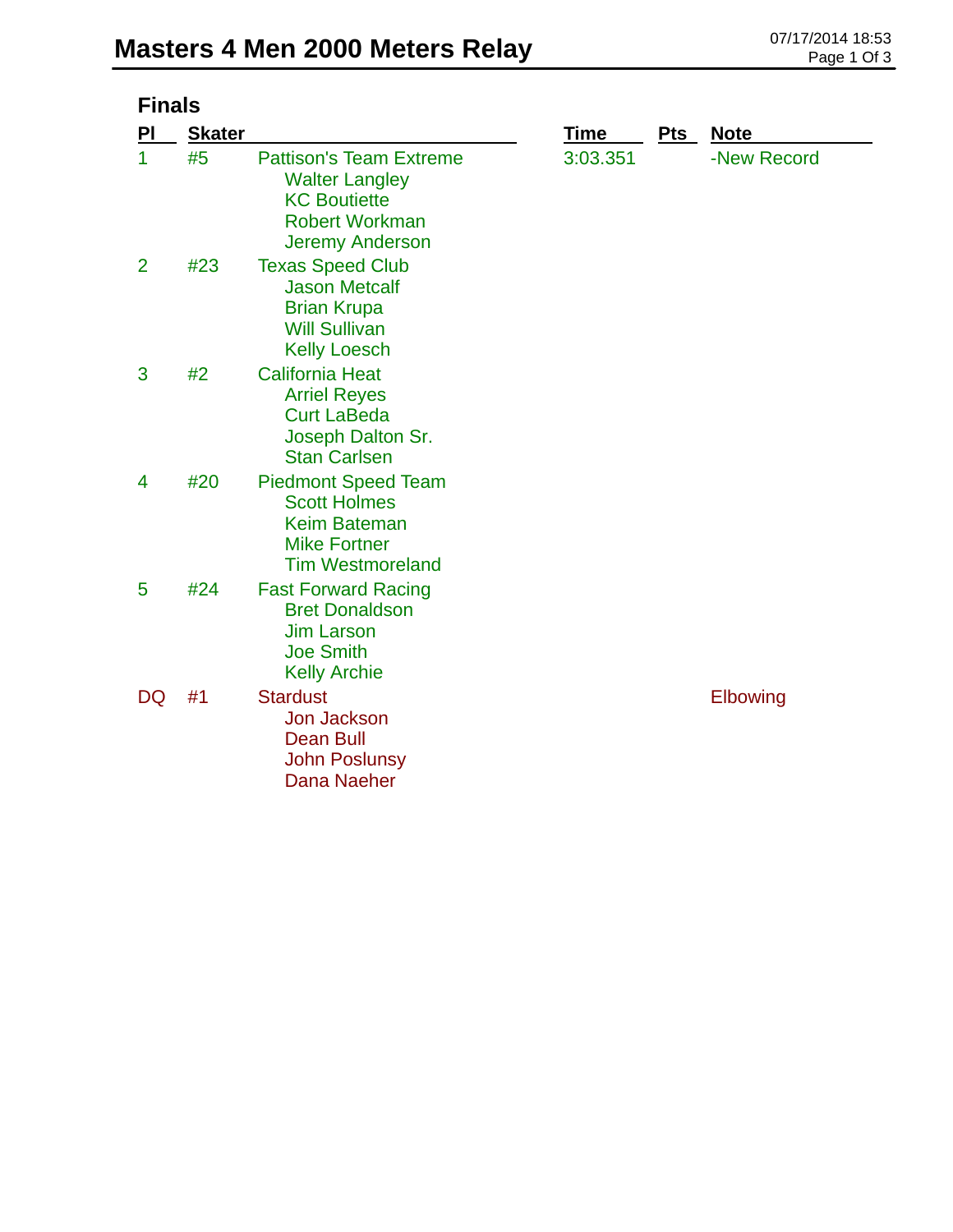|                | Heat #1       |                                                                                                                                   |             |            |                      |
|----------------|---------------|-----------------------------------------------------------------------------------------------------------------------------------|-------------|------------|----------------------|
| PI             | <b>Skater</b> |                                                                                                                                   | <b>Time</b> | <b>Pts</b> | <b>Note</b>          |
| $\mathbf 1$    | #5            | <b>Pattison's Team Extreme</b><br><b>Walter Langley</b><br><b>KC Boutiette</b><br><b>Robert Workman</b><br><b>Jeremy Anderson</b> | 3:06.407    |            | <b>A1-New Record</b> |
| $\overline{2}$ | #1            | <b>Stardust</b><br><b>Jon Jackson</b><br><b>Dean Bull</b><br><b>John Poslunsy</b><br>Dana Naeher                                  |             |            | C <sub>1</sub>       |
| 3              | #2            | <b>California Heat</b><br><b>Arriel Reyes</b><br><b>Curt LaBeda</b><br>Joseph Dalton Sr.<br><b>Stan Carlsen</b>                   |             |            | G <sub>1</sub>       |
| 4              | #4            | <b>Star City Speed</b><br><b>Kevin Kmetz</b><br>Han-Wei Wang<br><b>Kevin Klein</b><br><b>Terry Fugit</b>                          |             |            | E <sub>1</sub>       |
| 5              | #3            | <b>Texas Speed Club #2</b><br><b>Nick Salome</b><br><b>Al Tinsley</b><br><b>John Cassady</b><br><b>Jim Bourgeois</b>              |             |            | D <sub>2</sub>       |
| 6              | #6            | Ohana Racing #2<br><b>John Ristine</b><br><b>Mark Santoro</b><br><b>Shawn Oraschin</b><br><b>Francisco Ramirez</b>                |             |            | <b>B2</b>            |
| St             |               | <b>Texas Speed Club #4</b>                                                                                                        |             |            | ₽                    |
|                |               | <b>Stephen McKim</b><br><b>Kerry Czarnecki</b><br><b>Mark Thornton</b><br><b>Will Vincent</b>                                     |             |            |                      |